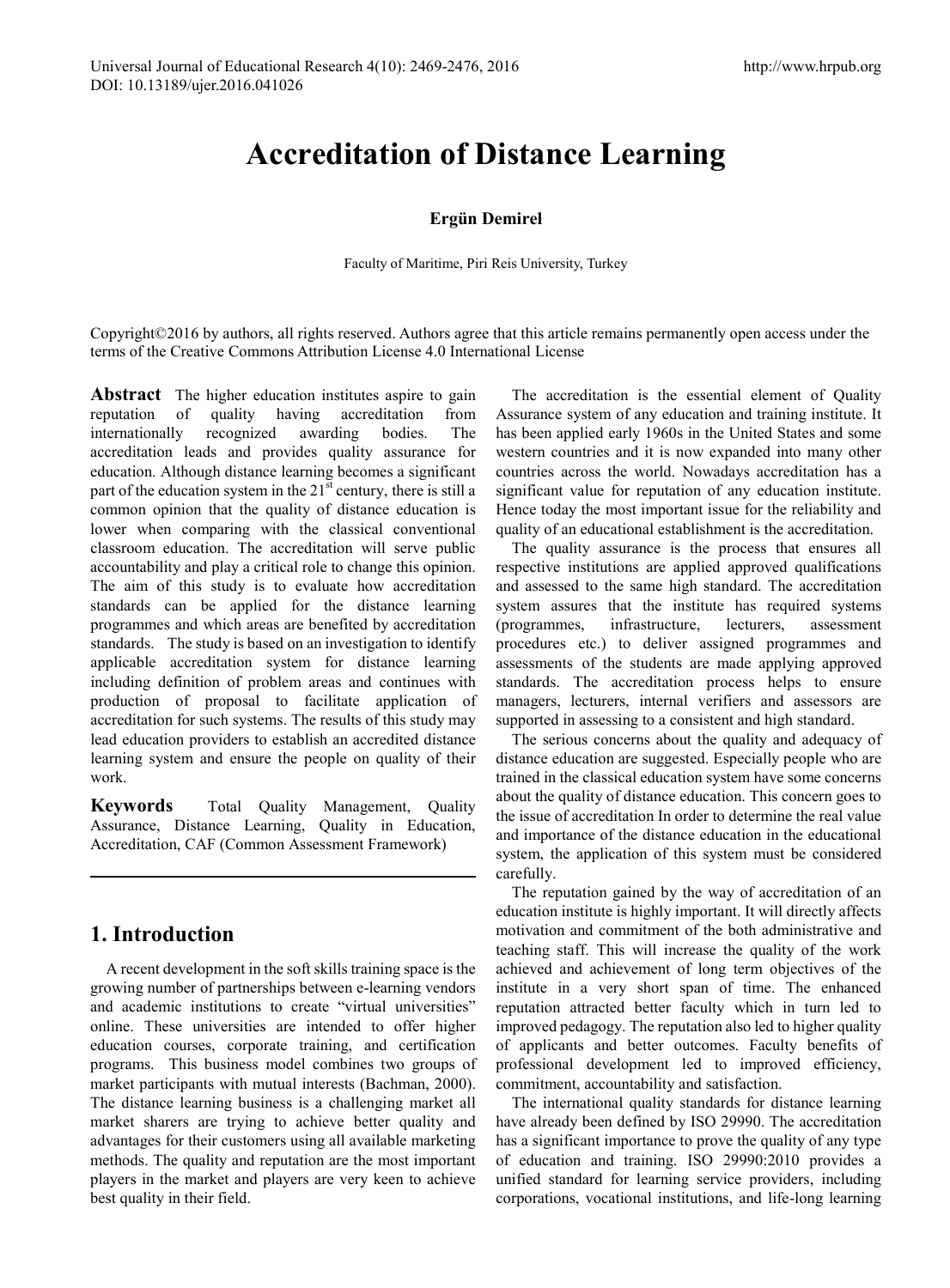centers, around the globe. The certification of distance learning courses is required to ensure that the design, development and delivery of the learning experience meet the standards established by ISO requirements.

# **2. Research Method**

The aim of this study is to evaluate how accreditation standards can be applied for the distance learning programmes and which areas are benefited by accreditation standards. The study is based on an investigation to identify applicable accreditation system for distance learning including definition of problem areas and continues with production of proposal to facilitate application of accreditation for such systems.

The study will be conducted in three phases. Firstly, the distance learning and accreditation concept and, existing accreditation applications methods will be will be envisaged. Based on the existing accreditation methods, new procedures for accreditation of distance learning methods will be discussed and, suitability and reliability of these proposed methods will be tested in the second phase. Finally, as a result of the discussions the most suitable accreditation method (s) will be proposed.

The results of this study may lead education providers to establish an accredited distance learning system and ensure the people on quality of their work.

# **3. Quality Assurance in Education**

#### **3.1. Quality Assurance System**

#### 3.1.1. Quality Concept

The quality has been expressed in many documents in different wordings. The following is a resume of the quality concept excerpted many related documents and introduced in the International Quality in the Higher Education Conference 2016 conducted in Turkey. [1]

*Quality* is the totality of features and characteristics of a product or service that bears on its ability to satisfy stated or implied needs.

*Quality Assurance* is all those planned and systematic actions necessary to provide adequate confidence that a product or service will satisfy given requirements for quality.

*Quality Control* is the operational techniques and activities that are used to fulfil requirements for quality. The Quality Control also includes the systematic process of measuring actual quality performance and comparing it with a given standard to enable action on the difference.

The research studies are also concerned with quality management.

*Quality Management* is the aspect of the overall management function that determines and implements the quality policy.

*Total Quality Management* is defined as the management philosophy and the organizational practices that aim to harness the human and material resources of an organization in the most effective way to achieve the objectives of the organization.

3.1.2. The Basis of Quality Assurance System for Education

The main aim of the quality assurance systems is to approve an education institute and programme/courses delivered by this institution. The accreditation authority is the key element of this system. This authority is responsible to identify capacity of the institution and provide support to enable it to be capable to deliver definite education programmes in accordance with predesigned standards. It would be better to understand both the content of the accreditation and the role of an accreditation organization giving an example. The Pearson is an internationally recognized accreditation institute and following paragraphs explains its applied Quality Assurance model [2].

- At center recognition and qualification approval when Pearson carries out checks to assure that sufficient, appropriate and high quality human and physical resources are in place to ensure that everything is in place to start delivery of the customized qualification
- Internal verification which is a quality process internal to each organization
- Standard verification which is conducted by Standards Verifiers who are appointed by Pearson. It is a system designed to ensure that the assessment methods that are used by the center are fit for the purpose and that assessment decision made by respective center's assessors are valid, reliable and consistent with benchmarks

The accreditation is carried out at an appropriate time which allows completion of all required action to be done by both accreditation and accredited institutes. It starts at the beginning of the academic year and completed after two or three months following the end of the final assessments to allow verifiers check the assessments.

#### **3.2. Details of Quality Assurance System Required for Accreditation**

The followings are the basis for QA criteria for accreditation for an education and training institute;

- Physical resources for the programme should be suitable to support the programme which will be delivered
- Number of the teaching staff should be sufficient and they should be qualified and experienced including a staff development plan
- A reasonable delivery programme
- A system should be established to evaluate students' and staff views.
- The responsibilities of all staff deployed for delivery,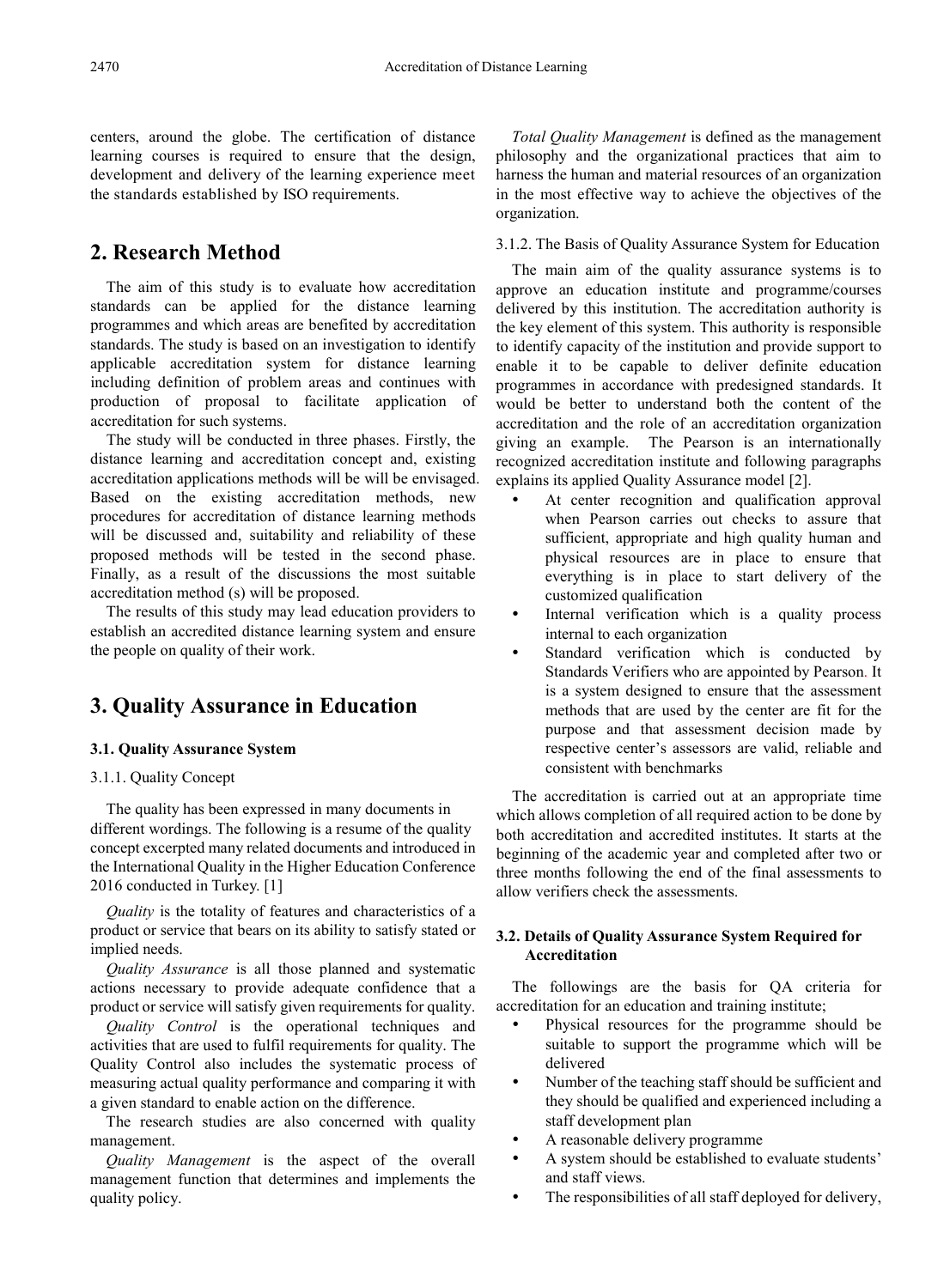assessment and quality assurance

- Sufficient technical and administrative support staff should be available
- A detailed document for each programme should be available covering following issues[2];
	- Description of the programme
	- Rationale for the programme
	- Aims
	- Intended learning outcomes
	- Programme structure
	- Learning and teaching strategies
	- Assessment strategy
	- Student experience support, progression and achievement.
	- Programme review and evaluation
- Entry regulations
- Academic regulations
- Examinations regulations and procedures.
- Institution Management Structure
- Appeals procedures.
- Counselling and advice
- Summary Syllabuses

Internal Verification audit process flow chart of an education institute is shown in Figure 1. This figure clearly explains relations between assessors and internal verifiers to ensure all assessments are conducted in accordance with the established course aim and objectives. It is a time consuming process that requires many paperwork to be done and close cooperation between respective staff.



**Figure 1.** Audit System Flow Chart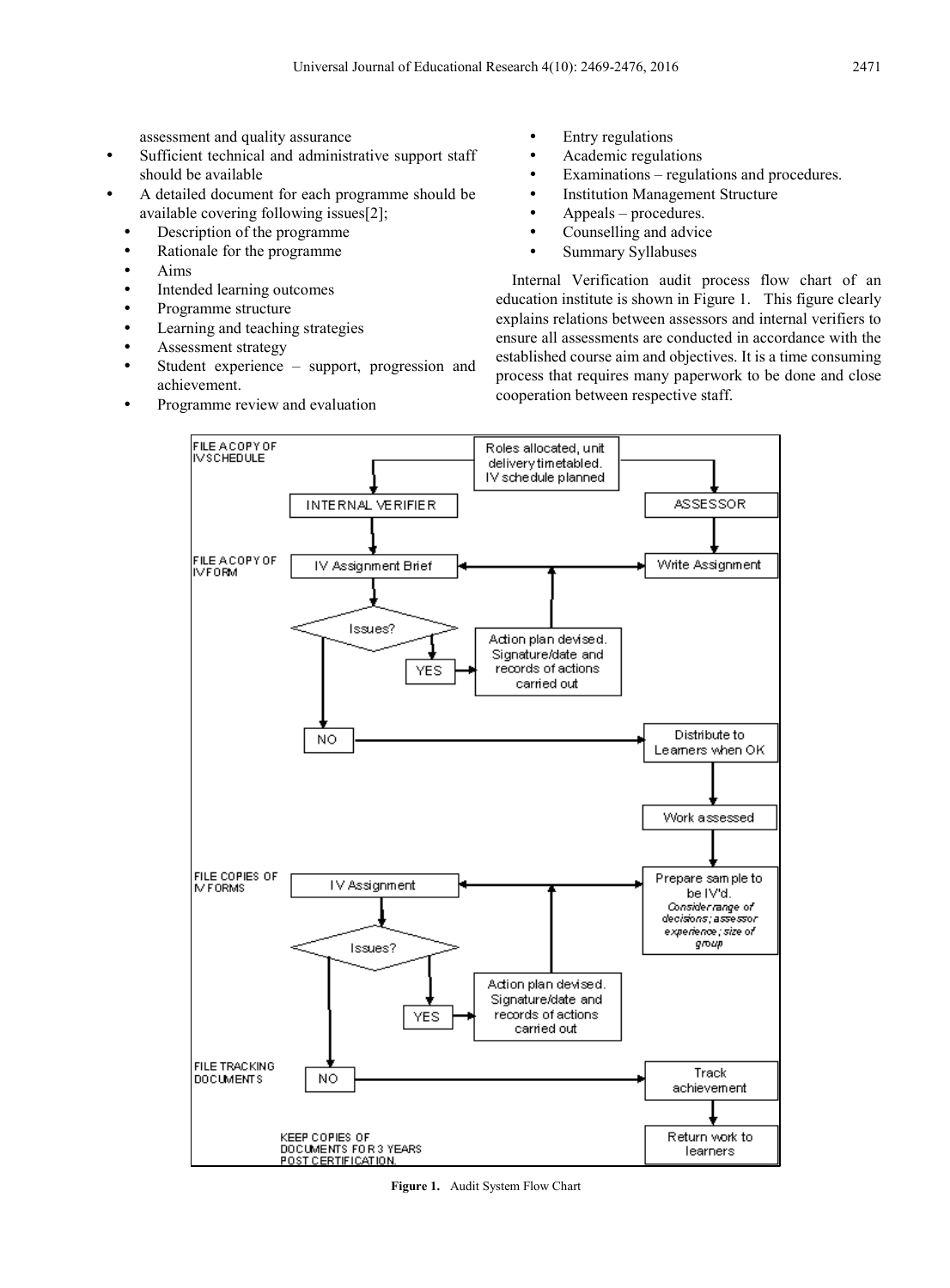

**Figure 2.** The 'Continuum' between IQA and EQA.

The 'Continuum' between Internal and External Quality Assurance System (IQA and EQA) is shown in Figure 2. The IQA process is conducted by institute staff. The External Verification process is conducted by Accreditation institute staff in collaboration with institute staff.

### **4. Discussion**

#### **4.1. Importance of Accreditation in Education**

Just a few years ago, almost no one saw accreditation as a major force change in higher education. It was generally regarded as something of an anachronism, a ritual institutions had to go through periodically just to say legit. Bıt accreditation is *back.* Anyone doesn't think so should try "Googling "accreditation: even with qualifying phrases like "student learning" or "accountability", the curious reader would have plow through 200,000 web sites [3].

The higher education institutes aspire to gain reputation of quality having accreditation from internationally recognized awarding bodies. The accreditation leads and provides quality assurance for any type of education. The distance learning become a significant element of the education system in the  $21<sup>st</sup>$  century, but there is still a common opinion that the quality of distance education is lower when comparing with the classical conventional classroom education. The accreditation will serve create accountability and play a critical role to change this opinion.

Academic institutions, the major producers of branded educational content, recognize the need to offer and distribute their degree programs online, but generally do not have the technical or financial capacity. E-learning companies, on the other hand, see the opportunity of building a brand more quickly and less expensively using the "Intel inside" concept. As more competitors enter the market, we believe that accreditation of the new online universities and exclusivity of partnerships will be essential differentiators

among e-learning competitors [4].

#### **4.2. Obtaining better quality with Accreditation**

The aim of the accreditation in the education is to provide Quality Assurance. To ensure a better quality accreditation some major measures should be taken. Wergin [4] states that "accreditors must also maintain strong ties with their member institutions. A system based on peer review requires that these institutions be willing to go along with needed changes, which in turn depends upon accreditors not" playing gotcha," as Ralph Wolff off the Western Association has put it. In short, *accrediting commissions face the difficult task of both assuring quality and improving quality".*

Nowadays many educational institutes firstly provide accreditation from related national and international institutions of which are in conjunction with their programmes. As a good example, ImarEST (Institute of Marine Engineering, Science and Technology) accredits all universities handling Marine Engineering Programmes and RINA (Royal Institute of Naval Architects) accredits Naval Engineering programmes in the United Kingdom.

Another important issue is that accreditors should be internationally recognized reputable institutions to eliminate any queries on the quality of accreditation. With accreditation from reputable institutions, students, employers, and the society can be confident that the program meets the quality standards and produce graduates prepared to enter a global workforce. Pearson Edexcel, ABET are the examples for famous accreditation institutions operating worldwide.

All countries establish their own accreditation system. In order to be recognized in the different countries, accreditation institutions require to be recognized by respective countries' respective accreditation authorities. Otherwise the diplomas provided from foreign education institutes will not be accepted in the other countries if this process has not been actuated/ activated. Lloyd (2007) draws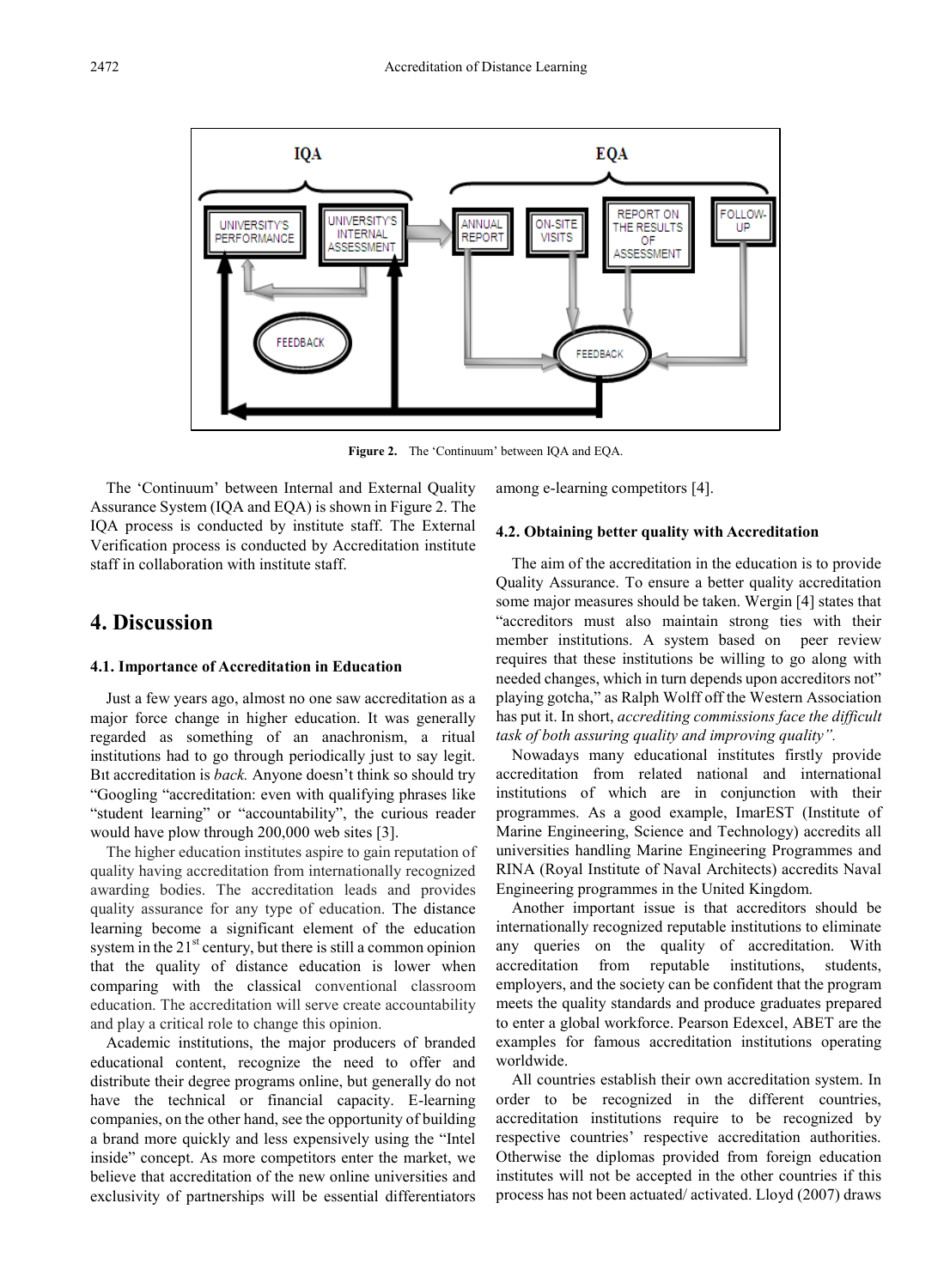attention on this issue "To avoid any pitfall, the organization should make a business plan and this business plan should address possible legal complications. The organization should carefully investigate legal complications, before they decide to accept a plan for the adaptation of the accreditation system from other countries.

#### **4.3. Simplification of the System Application**

One of the models which is suitable for public institutions, including educational and training institutions, is the European Quality Management tool for the Public Sector called the "Common Assessment Framework (CAF)" [5]. The CAF was primarily designed as a self-evaluation tool for public sector organizations at both local and national levels. The model is also intended to facilitate the introduction of more detailed evaluation criteria into the public sector evaluation process [6]. Its content and structure follow the same logic well-known as Quality Awards models (Quality Evaluation Model of Educational Projects 2012) [7]. The model involves five evaluation areas describing operations ('enablers'): *leadership, strategy and planning, human resources management, partnerships and resources, process and change management* [8].

Suban and Suban have proposed that the key aspects of the evaluation method of the CAF could improve the application of the quality system: *Simplification of assessment, Unification of assessment, Recognition of Good Practices, and Reduction of the influence of the human factor.*

Unfortunately accreditation process requires access paperwork which bores all concerned parties. Before creating an accreditation system for distance learning a study should be made on the simplification of assessment procedures. Taking into account the good practices in the other countries, a new unified assessment procedure to be applicable in the different countries should be introduced. Creation of fit to purpose IT programs for planning the QA activities, preparation and evaluation of the assessment papers will reduce the paperwork and the work spent as well as increasing check and control process [2].

#### **4.4. Additional works**

The internal verification is the hardest part of the accreditation. The sufficient number qualified internal verifiers should be included in the distance learning programmes. There should be a leading internal verifier to control the overall system. The other verifiers may be deployed between the lecturers deployed in the programme. A continuous training programme for all internal verifiers and assessors is highly important for the success of the system.

Another issue is the arrangement of the meeting of the external verifiers with learners which is important to ensure the system. As a nature of the distance learning programme it is unlikely possible to arrange such a meeting for all learners. The arrangement of the meeting with the learners may be

achieved for only selected students who are living in the reachable distances.

#### **4.5. Facilitation of Accreditation for Distance Learning**

Centers must notify Pearson of their intention to use Distance Learning and/or Distance Assessment for any qualification, or part of a qualification, at the point of qualification approval. Where a center is already approved to deliver a qualification face-to-face, and wishes to deliver to some learners wholly or mainly through distance means, the center must submit a further approval application. To ensure compliance with the general approval requirements for a specific qualification, centers must demonstrate that they can meet the standards set out in the DLSA (Distance Learning Quality Self-Assessment) [9]. This is an important issue which facilitates the accreditation process for the education institute which already delivers face-to-face programmes.

The improved ICT technologies provided as many opportunities to create reliable and effective test and assessment techniques which are essential to support a programme delivered by distance education. Ridgeway [10] states that 'Open-web' examinations offer a parallel to open-book examinations. One virtue of such examinations is that they are more 'authentic' than conventional examinations, in that, outside educational contexts, one rarely has to answer a substantive question without any resources."

#### **4.6. Preparations**

Bower [11] states that "A National Center for Education Statistics (NCES) 1997 report indicated that about 60 percent of higher education institutions provide training opportunities for distance learning faculty. This means that 40 percent of the institutions offering distance learning courses asked faculty to teach these courses without providing any special preparation for the experience. Of the 60 percent providing special training, about one quarter required faculty to have training in distance learning technology, 13 percent required training in curriculum development and 17 percent in teaching methods for distance learning. The NCES survey did not address the depth or extent of the training that was provided, an important consideration in the issue of instructor preparedness [12]. The lecturers and tutors should be trained on the distance learning techniques before starting the delivery of distance learning. To achieve that at least a quarter/semester training should be planned including preparation of course material, tests and assignments and effective delivery methods

#### **4.7. Proposed System**

The accreditation system consists of two main elements; approval of the suitability of center to deliver a programme and approval of the success of delivery of education. As part of the process for approving the suitability of center to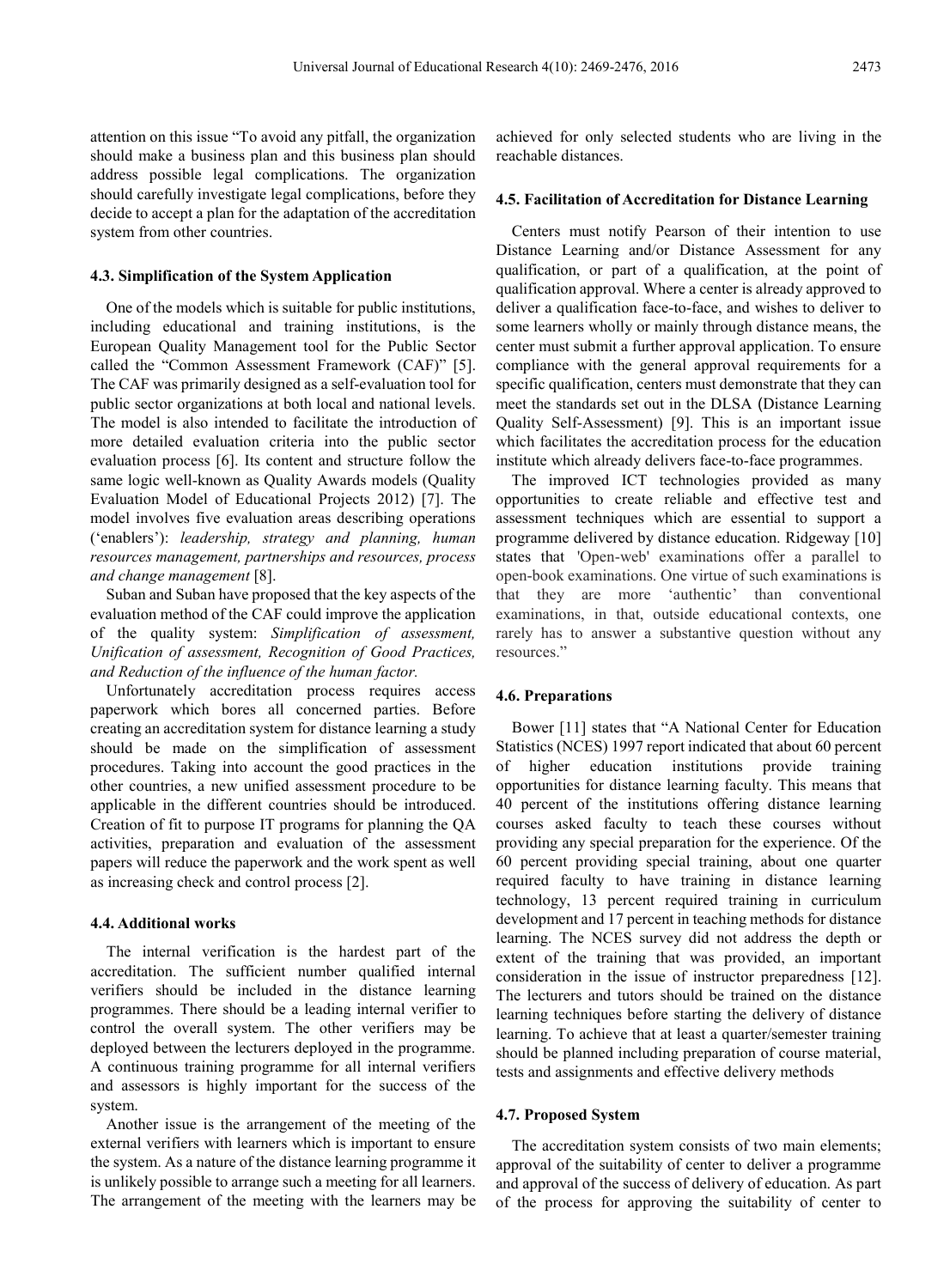deliver a programme, accreditation institute will require access to materials, course plans, and assessment plans and learners support systems. The center should prove that they are ready to deliver designated programmes as distance learning. This should be achieved at the beginning of the accreditation process and should be checked/controlled during the continuing verification periods.

Accreditation institute should monitor the appropriateness delivery of the programme using their own standard verification process. For approval of the success of delivery of education a structured verification system for Distance Learning should established and operated by both education and accreditation institutes.

The education institutions which already have an accreditation system may easily apply the accreditation for the Distance Learning programmes. This is an important advantage to encourage the education institutes which looks for accreditation for their distance learning programmes.

In order to achieve a practical accreditation system the following model is proposed (Figure 3);

- Accreditation of the Education Institute (as initial process) to ensure availability and suitability of teaching material and lecturers/tutors and of internal verifiers to support the teaching activities
- Approval of the success of the students work for certification of the institute by the way of external verification conducting by accreditation institute.

Firstly the institute should be prepared for validation of the center to prove that it is suitable to deliver the programmes. This process covers the preparation of course material, programme delivery details, lecturers/tutors suitability to deliver such a programme. The verifiers also check the capacity of the administration and lecturers to apply internal verification which requires a special training on the internal and external verification process. The institute s should

prepare a detailed document for each programme covering the issues defined in the subparagraph 3.2. This document should be prepared one for administrative and teaching staff and one for students to meet the requirements of all concerned parties. Every accreditation institution has his own procedures to be followed for the initial verification process. The center should make their preparation in accordance with this procedure to facilitate initial verification.

The second phase is a dynamic process which should be conducted permanently. Normally external verifier(s) visits the center at the end of each semester and check the assessment activities in this period. This requires control of the student works (examinations, practical study, assignments etc.) to evaluate that the assessments has been conducted to meet criteria based on the learning outcome of each courses delivered. If the verifiers found any discrepancy in the system they inform the center to take corrective actions. If major problem areas are found the accreditation of the center may be permanently or temporarily suspended. The verifiers also controls if the center sustains the sources required to deliver the programme. If they found some additional sources required to handle the programme, the center should be informed and be given a definite period to compensate the missing issues. Normally the verifiers must meet the student registered to the programme to realize "learner's satisfaction" and some other discrepancies which has not been investigated in the inspection period. The learners taking the programme are not found in the center due to nature of the distance learning programmes. In order to achieve this verifier-learner meetings both center and accreditation institute should create a practical method such as meeting with the learners in the close distance, online video conferences, detailed questionnaires for students to define problem areas.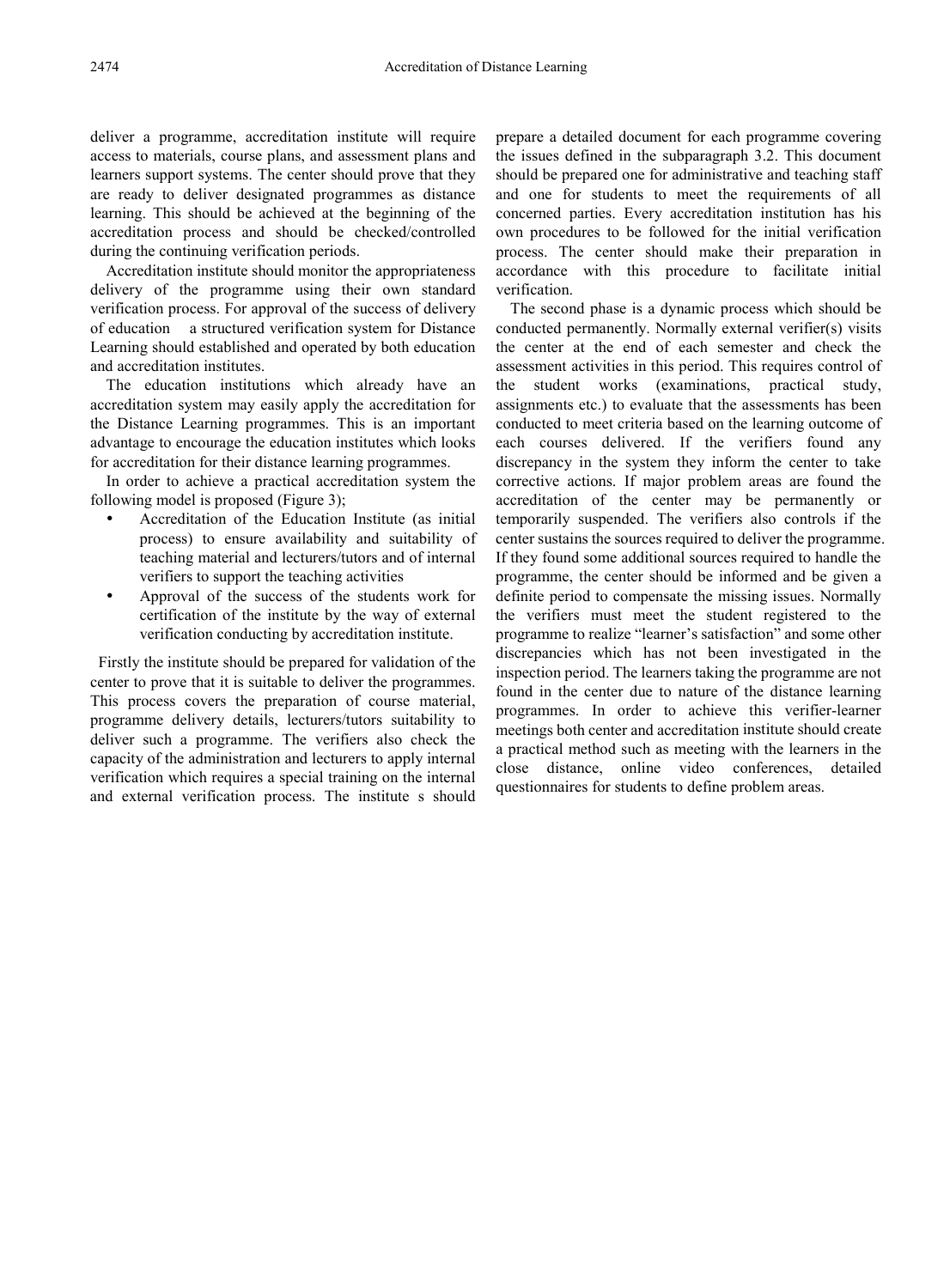

**Figure-3.** Proposed Practical Accreditation Model

## **5. Conclusions**

The application of accreditation for distance learning is an essential issue for both reputation of the institute and ensures the quality of the programme delivered. Most of the universities have already had accreditation and also delivers distance learning programmes. It will be very easy for these universities to have accreditation for distance learning courses just making some minor amendments to existing system to meet special needs for distance learning.

As a result of the study the following issues are defined as the most important areas which require to establish an accreditation system for distance learning;

- In order to change the common opinion about the quality of distance education, the accreditation of distance learning is necessary. It is not a high cost process but need special actions to meet the requirements of accreditation process.
- The accreditation should be done by an internationally recognized accreditation institute to ensure the people about the quality of the distance

learning. This will ensure both reputation of the institute and increase the number of the international students.

- Taking into account the special conditions of distance learning special accreditation procedures should be created without changing the main basis of the quality assurance system.
- Using improved ICT system a particular test and assignment module distance learning for should be created and this system should be compatible to apply accreditation process. This will decrease the paperwork and save the time spent for internal and external verification.
- The ISO 29990:2010 (Learning services for non-formal education and training) [13] methods should be fully applied. Some amendments may be proposed for this ISO norm to adopt distance learning procedures.

The following topics are recommended to the organizations which will involve with accreditation: